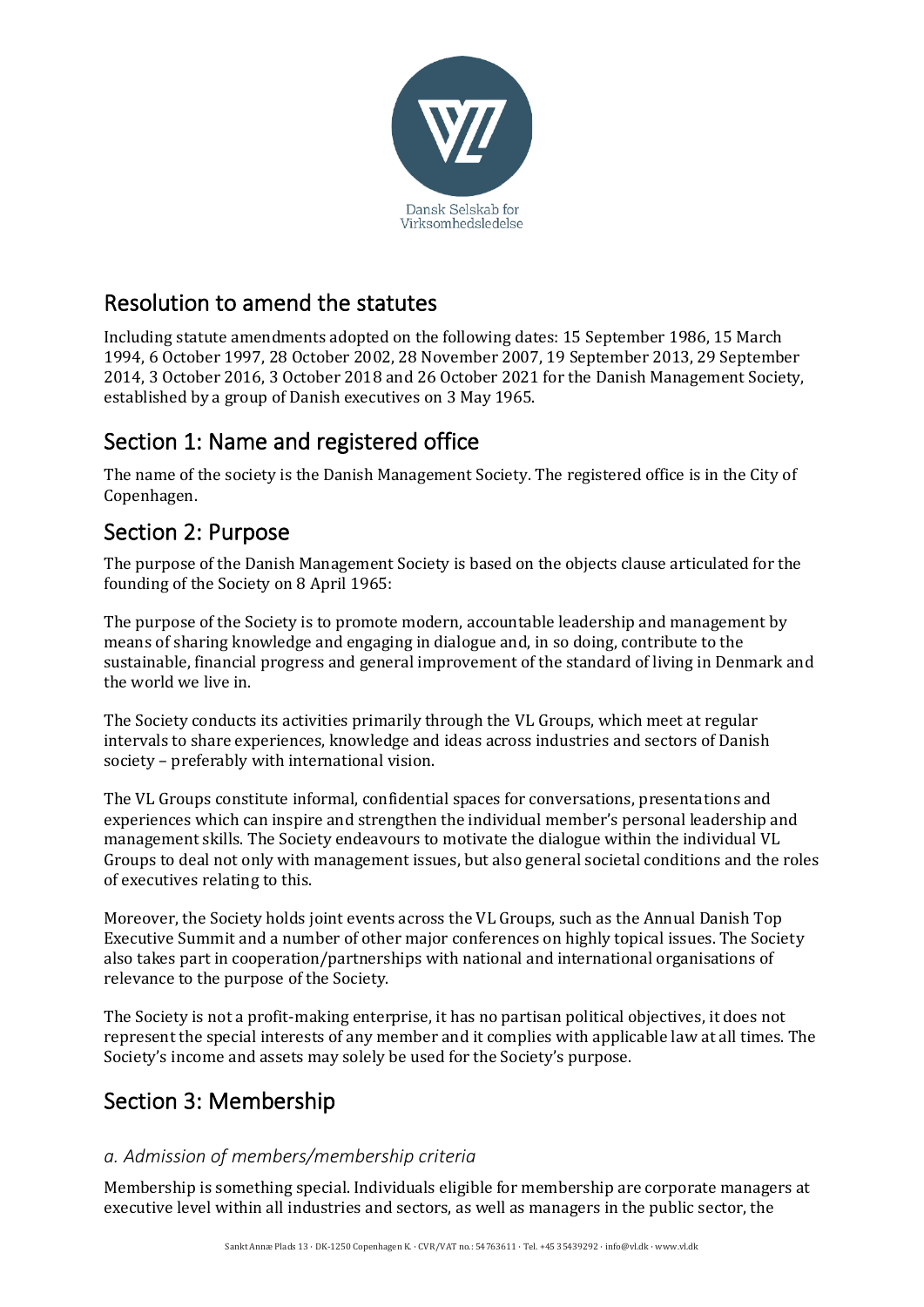

professions, institutions, organisations, and the fields of research and education.

In addition to active corporate managers, the VL Groups may admit other inspiring, agenda-setting societal players who, for a variety of reasons, may have something to contribute to qualify and develop the content of the network's activities.

Membership is by invitation only. Membership is a privilege per se, which places an obligation on the individual member to create value for his/her VL Group and help fulfil the purpose of the Society.

An executive is defined as a person taking part in a company's top-level decision-making process. In addition to members of executive boards and boards of directors, membership is open to heads of divisions in major undertakings.

Insofar as individuals working in a profession, i.e. accountants, lawyers and corporate consultants, etc., are concerned, these are required to be involved in the overarching decision-making process of the enterprise in which they are engaged as managing partner, shareholder, executive board member or director.

It is possible to be a member of the Society without being a member of a VL Group, either as a member on leave for up to four years, or as a prospective member in the year of admission plus twelve (12) months. A request for membership shall be sent to the Society, which manages the admission process while observing the membership criteria and the statutes of the Society.

All members of a VL Group must be a member of the Society. The same membership criteria apply to both the Society and the Groups.

### *b. Establishment of VL Groups*

Newly established VL Groups shall adopt the model statutes for the VL Groups. The membership is subject to the approval of the Society's Governing Board.

After establishment, each VL Group is responsible for the admission of new members, who must comply with the membership criteria and the Society's statutes. Any changes to a Group's membership are to be registered by the Group's chairmanship/administrator on the VL intranet.

#### *c. Resignation from membership*

Members must submit their resignation from membership in writing to the Group's chairmanship, by giving three (3) months' notice effective at the end of a financial year. The Chairperson is responsible for registering the resignation on the VL Intranet.

#### *d. Membership fee*

The membership fee is set by the ordinary general meeting for one year at a time.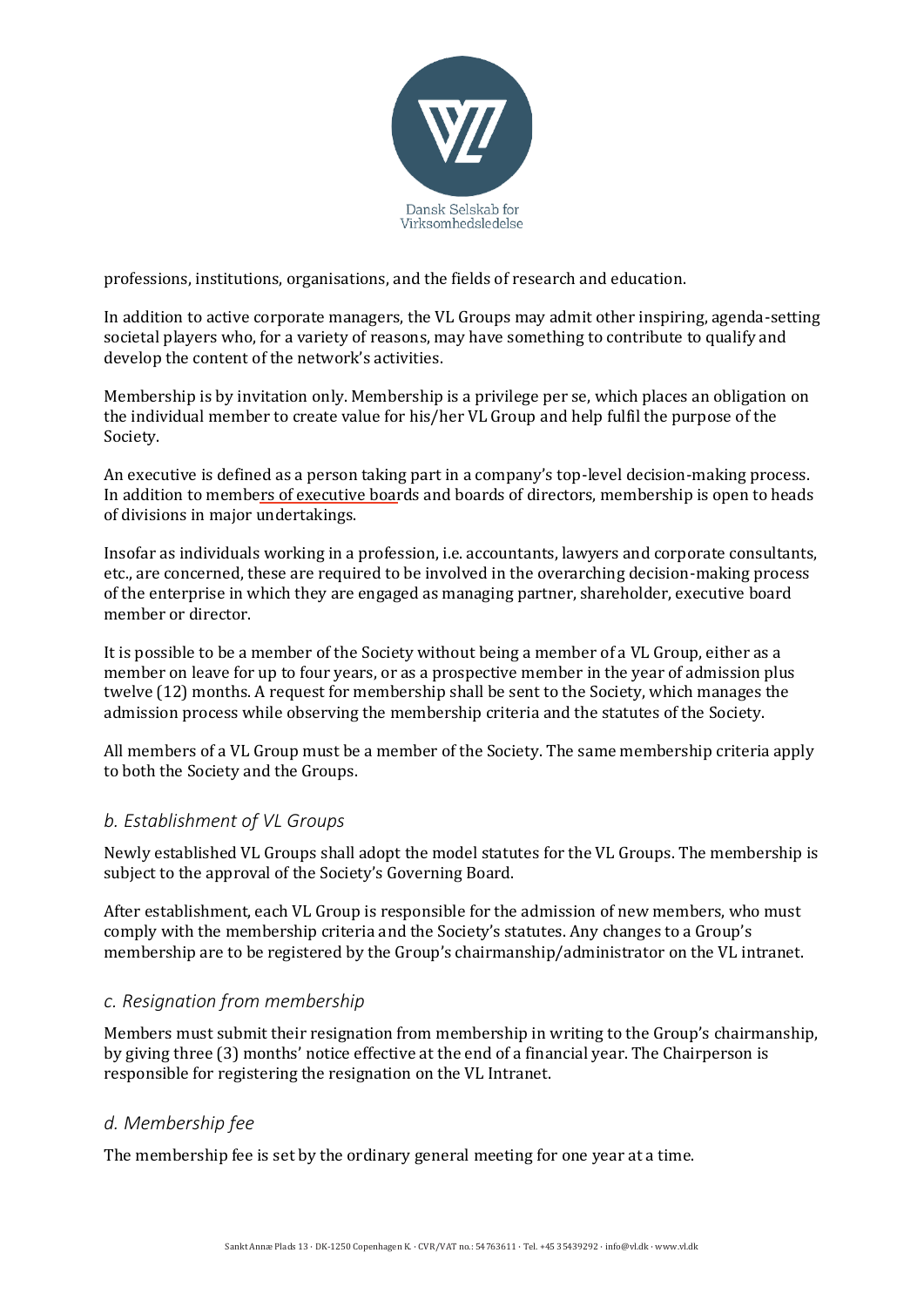

#### *e. Members in arrears*

Membership is contingent on the payment of the membership fee. If the membership fee is not paid within one (1) month after the fee invoice has been sent, the secretariat will commence a reminder procedure, and a reminder fee may be charged. If payment continues to be in arrears after the third reminder, the member will be automatically struck from the membership list.

### *f. Expulsion*

A member may be expelled when consideration of the Society's purpose and its reputation renders this necessary. A member may only be expelled if the appropriate resolution is adopted at a general meeting. A resolution to this effect may be submitted by the Governing Board or by members filing a reasoned written request with the Governing Board to this effect, provided that this request is backed by at least ten (10) members.

Before the resolution is submitted to the general meeting, the Governing Board is responsible for notifying the person in question of the resolution together with the reason for the resolution, and the Governing Board may request a written statement regarding the matter.

## Section 4: General meeting

### *a. General provisions*

The general meeting is the Society's supreme authority.

Each member has one vote at the general meeting. All decisions, except resolutions regarding amendment of the statutes and the dissolution of the Society, shall be adopted by a simple majority of votes.

The notice convening the general meeting shall be sent in writing to all members at least fourteen (14) days before the meeting and shall specify the agenda. The notice is sent electronically. The general meeting shall be chaired by a person elected from among the members.

The general meeting constitutes a quorum for the transaction of business when at least thirty (30) members are present or represented by proxy.

If the general meeting does not constitute a quorum for the transaction of business, an extraordinary general meeting shall be convened by giving the prescribed notice and shall be held within one (1) month. This reconvened meeting shall be deemed duly constituted and quorate for all purposes.

A member who is prevented from attending a general meeting may designate another member as proxy holder with powers to attend and vote on his/her behalf.

A member is entitled to represent no more than five non-attending members as a proxy holder.

The general meeting and extraordinary general meeting may be held as a hybrid meeting or online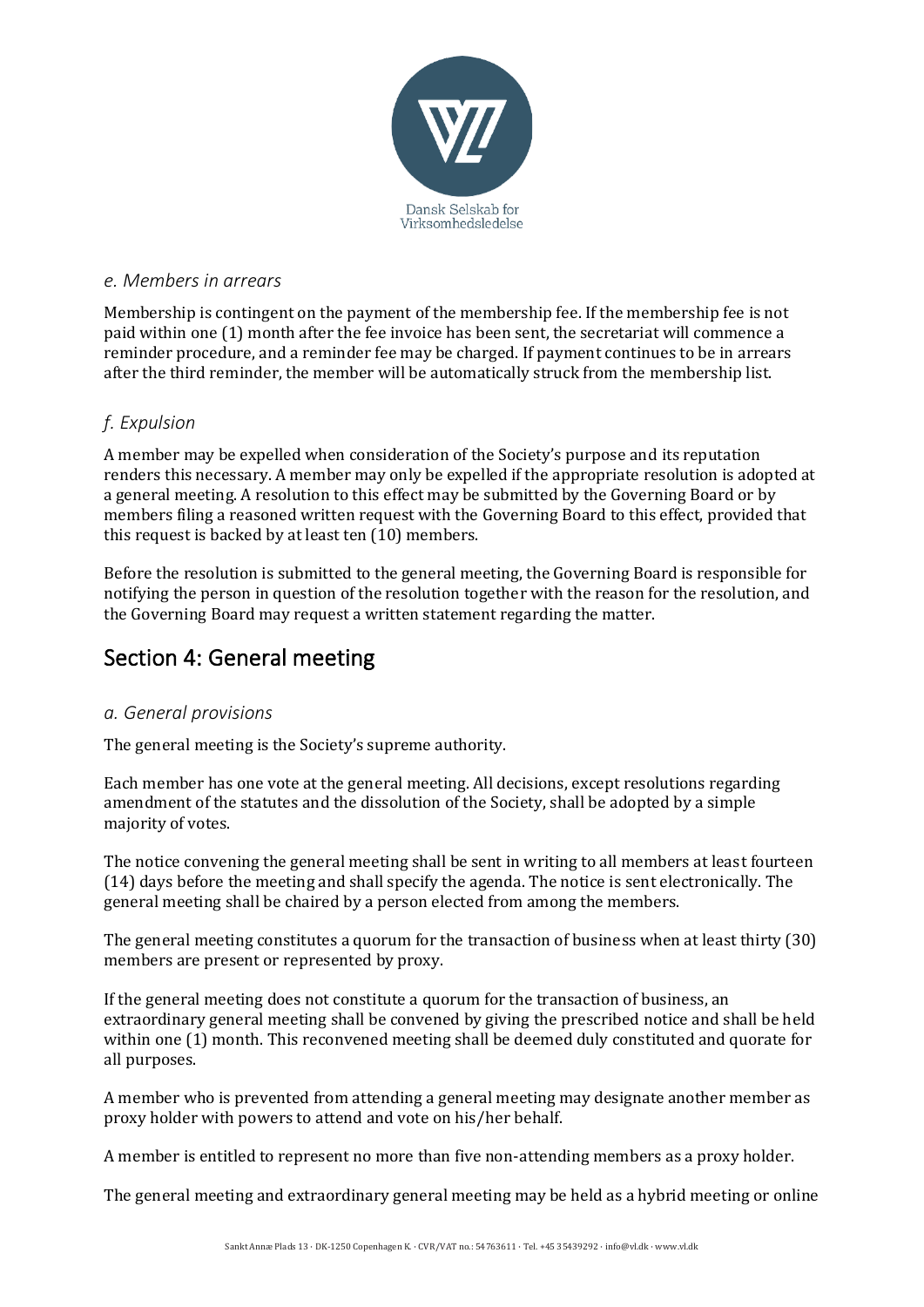

only, if this is deemed most expedient by the Governing Board.

### *b. Ordinary general meeting*

The ordinary general meeting shall be held before the end of November each year. The agenda of the ordinary general meeting shall include the following points, as a minimum:

- 1. Election of a person to chair the meeting.
- 2. Presentation of the annual review by the Chairperson of the Society.
- 3. Presentation of the audited financial statements for adoption.
- 4. Presentation of the budget for the current financial year and determination of the membership fee.
- 5. Election of the Chairperson and other members of the Society's Governing Board.
- 6. Election of auditor.
- 7. Any other business.

Resolutions which members wish to have discussed at the ordinary general meeting shall be submitted in writing and must be received by the Secretariat sufficiently far in advance to permit their inclusion on the agenda, which usually means by no later than 1 September.

### *c. Extraordinary general meeting*

An extraordinary general meeting shall be held when the Chairperson of the Society or a majority of Governing Board members deem it necessary, or when at least thirty (30) members file a written request with the Governing Board to this effect. In response to such a request, the Governing Board shall convene an extraordinary general meeting within three (3) weeks. The convening notice shall be issued in accordance with the rules laid down in Section 4a.

# Section 5: Electronic vote-taking

The Governing Board or at least 40% of the participants at a general meeting may decide to send a resolution for electronic vote-taking among the members. Resolutions that have been referred to the general meeting for a decision many only be sent for electronic vote-taking after having been debated at the general meeting. A demand for electronic vote-taking may be submitted no later than at the conclusion of the debate at the general meeting.

A member may not appoint another member as a proxy holder with the power to cast a vote electronically on his/her behalf.

The adoption of an amendment to the Statutes, cf. Section 11, requires that at least 25% of all members have cast a vote and that at least two-thirds of the votes cast are in favour of the resolution.

The adoption of a resolution to dissolve the Society, cf. Section 12, requires that at least 50% of all members have cast a vote and that at least three-quarters of the votes cast are in favour of the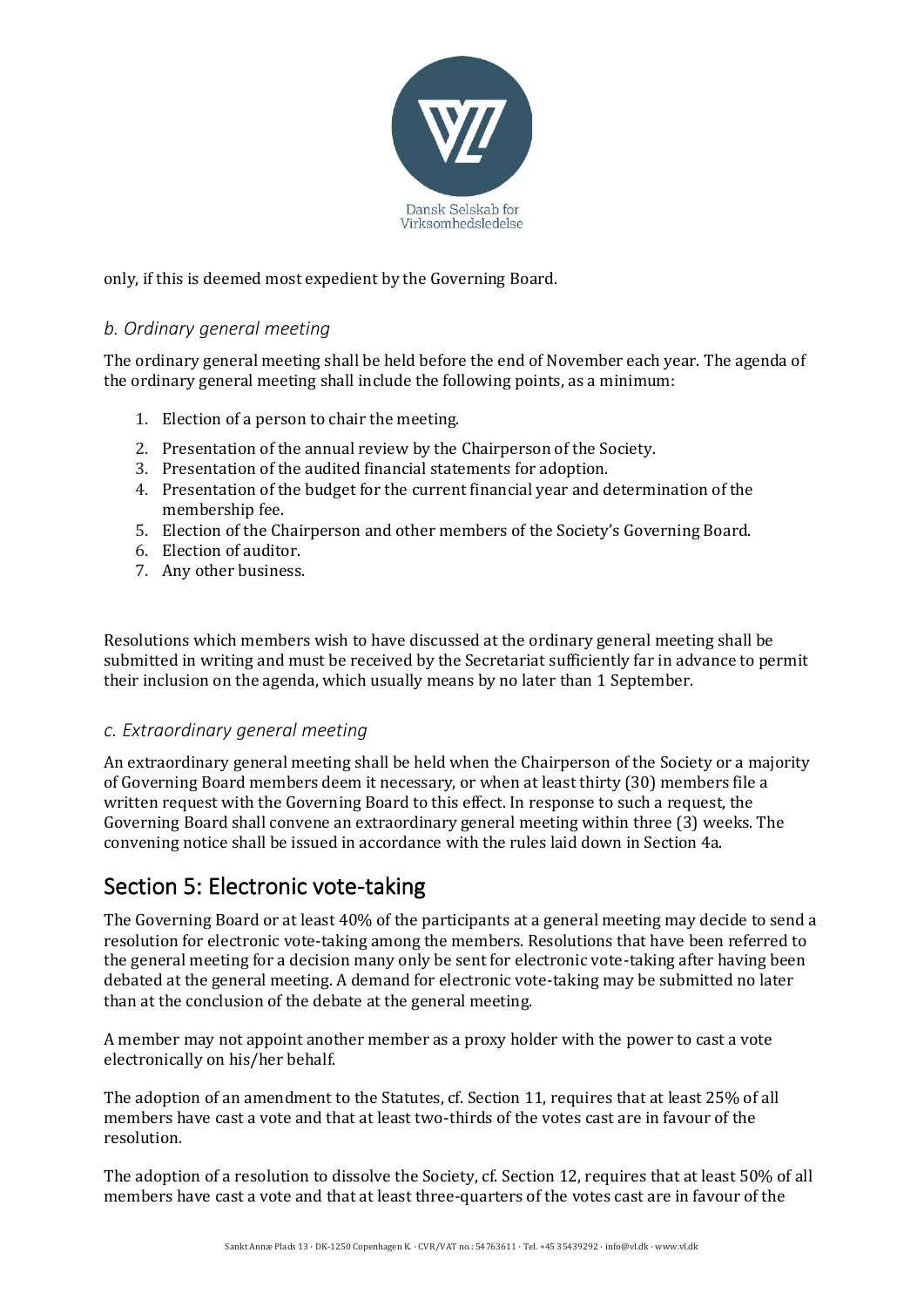

resolution.

Proposals adopted by virtue of electronic vote-taking shall otherwise be processed in accordance with the applicable provisions in the statutes.

## Section 6: Governing Board

The Governing Board shall be composed of the Chairperson and no less than five (5) and no more than ten (10) members pursuant to a decision of the general meeting.

- 1. The Governing Board shall be composed of acknowledged and respected individuals who take an active interest in and for the activities of the VL Groups.
- 2. The Governing Board shall be composed of a broad representation of different sectors of society.
- 3. Diversity of representation on the Governing Board shall be endeavoured, including in terms of gender, age and geographic origin.

The Chairperson and the members of the Governing Board are elected for one or two years at a time. Members may be re-elected, but no Governing Board member and/or Chairperson may be a member of the Governing Board for more than six (6) consecutive years. If a seat becomes vacant, the Governing Board may fill the vacancy until the next general meeting where the election of members of the Governing Board is on the agenda.

The Governing Board shall appoint a Deputy Chairperson from its own ranks and may appoint an executive committee of no less than three members. The Governing Board manages the activities of the Society and engages the Society's CEO. The CEO leads the Society's secretariat and manages the day-to-day transactions, as well as the implementation of plans for the Society's strategic development. A decision of the Governing Board shall be adopted by a simple majority of votes. In the event of a parity of votes, the Chairperson shall have the casting vote.

The Governing Board shall generally undertake representational duties vis-à-vis national or international organisations, but may delegate such duties to one or more members or to the General Manager. The Governing Body may appoint the necessary committees to discharge any special assignments.

# Section 7: VL Group chairpersons

The Governing Board may summon a committee of VL Group chairpersons/chairmanship from the individual VL Groups as required.

## Section 8: Remuneration

The members of the Governing Board, a committee of VL Group chairpersons and other committees are unpaid. Extraordinary expenses relating to their activities may be defrayed by the Society as directed by the Governing Board.